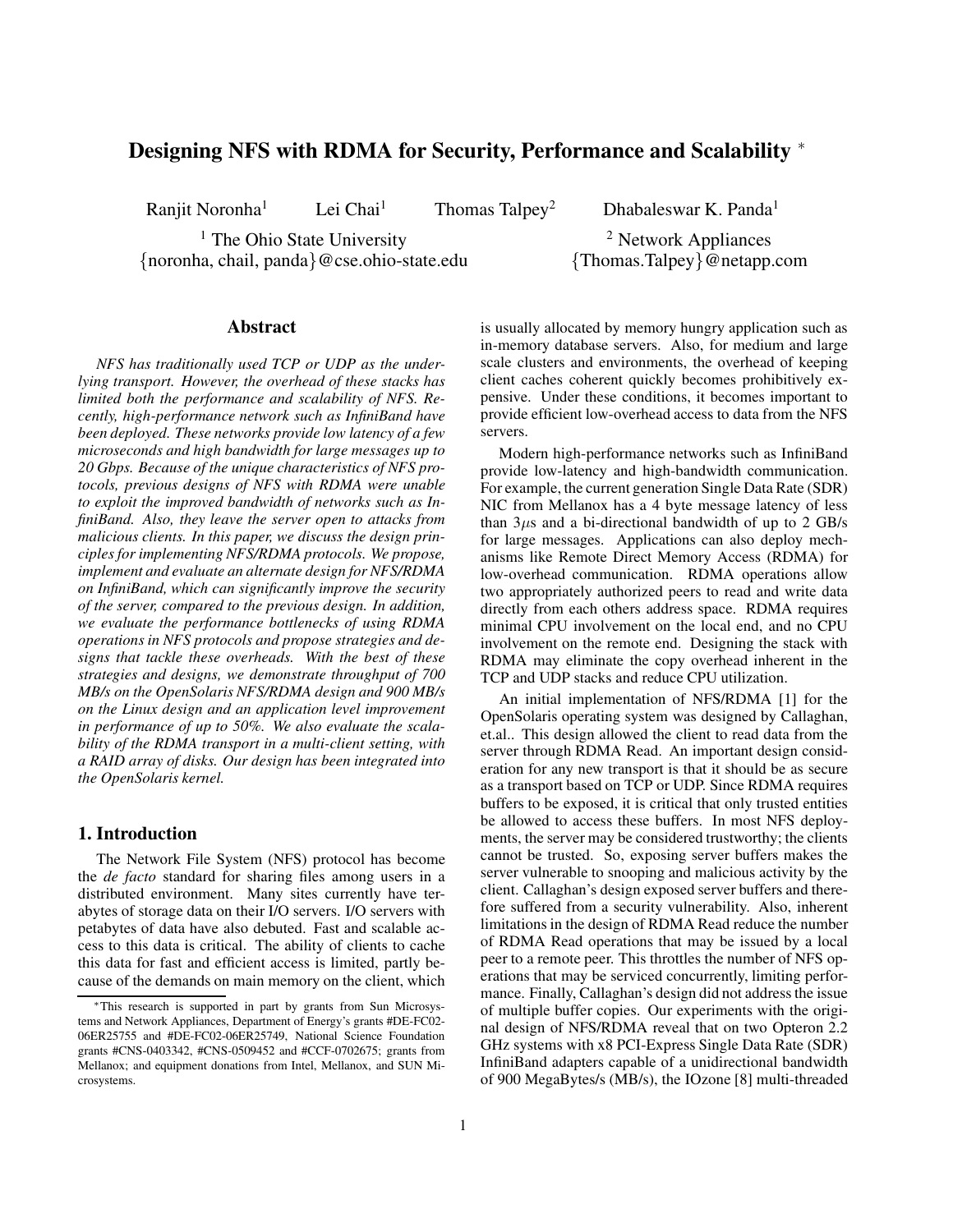Read bandwidth saturates at just under 375 MB/s.

In this paper, we take on the challenge of designing a high performance NFS over RDMA for OpenSolaris. We discuss the principles for designing NFS protocols with RDMA. To this end we take an in-depth look at the security and buffer management vulnerabilities in the original design of NFS over RDMA on OpenSolaris. We also demonstrate the performance limitations of this RDMA Read based design. We propose and evaluate an alternate design based on RDMA Read and RDMA Write. This design eliminates the security risk to the server. We also look at the impact of the new design on buffer management.

We try to evaluate the bottlenecks that arise while using RDMA as the underlying transport. While RDMA operations may offer many benefits, they also have several constraints such as memory registration, that may essentially limit their performance, given the short bursty nature of NFS protocols. With these designs and performance optimizations in place, our experiments show that with appropriate registration strategies, an RDMA Write based design can achieve a peak IOzone Read throughput of over 700 MB/s on OpenSolaris and a peak Read bandwidth of close to 900 MB/s for Linux. Evaluation with an Online Transaction Processing (OLTP) workload show that the higher throughput of our proposed design can improve performance up to 50%. We also evaluate the scalability of the RDMA transport in a multi-client setting, with a RAID array of disks. This evaluation shows that the Linux NFS/RDMA design can provide an aggregate throughput of 900 MB/s to 7 clients, while NFS on a TCP transport saturates at 360 MB/s.

In this paper we make the following contributions:

- A comprehensive discussion of the design considerations for implementing NFS/RDMA protocols.
- A high performance implementation of NFS/RDMA for OpenSolaris, and a discussion of its relationship to a similar implementation for Linux.
- An in-depth performance evaluation of both designs.
- Design considerations for the relative limitations and potential solutions to the problem of registration overhead.
- Application evaluation of the NFS/RDMA protocols, and the impact of registration schemes such as Fast Memory Registration and All Physical Registration, and a buffer registration cache design on performance.
- Impact of RDMA on the scalability of NFS protocols with multiple clients and real disks supporting the back-end file system.

The rest of the paper is presented as follows. Section 2 provides an overview of the InfiniBand Communication model. Section 3 explores the existing NFS over RDMA architecture on OpenSolaris and the Linux. In Section 4, we propose our alternate design based on RDMA Read and RDMA Write and compare it to the original design based on RDMA Read only. Section 5 presents the performance evaluation of the design. We discuss related work in section 6. Finally, section 7 concludes the paper and looks at future work.

## **2 Overview of the InfiniBand Communication Model**

InfiniBand primarily uses the Reliable Connection (RC) model. In this model, each initiating node needs to be connected to every other node it wants to communicate with through a peer-to-peer connection called a queue-pair (send and receive work queues). InfiniBand supports twosided communication operations called *Channel Primitives*, that require active involvement from both the sender and receiver. One of the peers (receiver), posts a RDMA Receive (RV), that is matched to the corresponding RDMA Send (RS) from the sending peer. One-sided communication primitives, called *Memory Primitives*, do not require involvement by the receiver. Memory primitives RDMA Write (RW) allow one of the peers to directly write into the memory of the other peer, while RDMA Read (RR) allows it to directly read remote memory locations. The InfiniBand communication model is discussed further in [3].

A comparison of the different communication primitives in terms of Security (Receive Buffer Exposed), Involvement of the receiver (Receive Buffer Pre-Posted), Buffer protection (Steering Tag) and finally, Peer Message Exchanges for Receive Buffer Address and Steering Tag (Rendezvous) is shown in Table 1.

|                | <b>Channel Primitives</b> | <b>Memory Primitives</b> |
|----------------|---------------------------|--------------------------|
| Receive Buffer |                           |                          |
| Exposed        |                           |                          |
| Receive Buffer |                           |                          |
| Pre-Posted     |                           |                          |
| Steering Tag   |                           |                          |
| Rendezvous     |                           |                          |

**Table 1. Communication Primitive Properties**

#### **3. Overview of NFS/RDMA Architecture**

NFS is based on the single server, multiple client model. Communication between the NFS client and the server is via the Open Network Computing (ONC) remote procedure call (RPC). Callaghan et.al. designed an initial implementation of RPC over RDMA [1] for NFS, as shown in Figure 1. The RPC Call is prepended with the header shown in Figure 2 and generally being small will go as an *inline request* using RDMA Sends. Inline requests are discussed further in [8]. In the rest of the paper, we use the terms RPC/RDMA and NFS/RDMA interchangeably.

#### 3.1. RDMA Protocol for bulk data transfer

NFS procedures such as READ, WRITE, READLINK and READDIR can transfer data whose length is larger than the inline data threshold. Also, the RPC call itself can be larger than the inline data threshold. The bulk data can be transferred in multiple ways. The existing approach is to use RDMA Read only and is referred to as the Read-Read design. Our approach is to use a combination of RDMA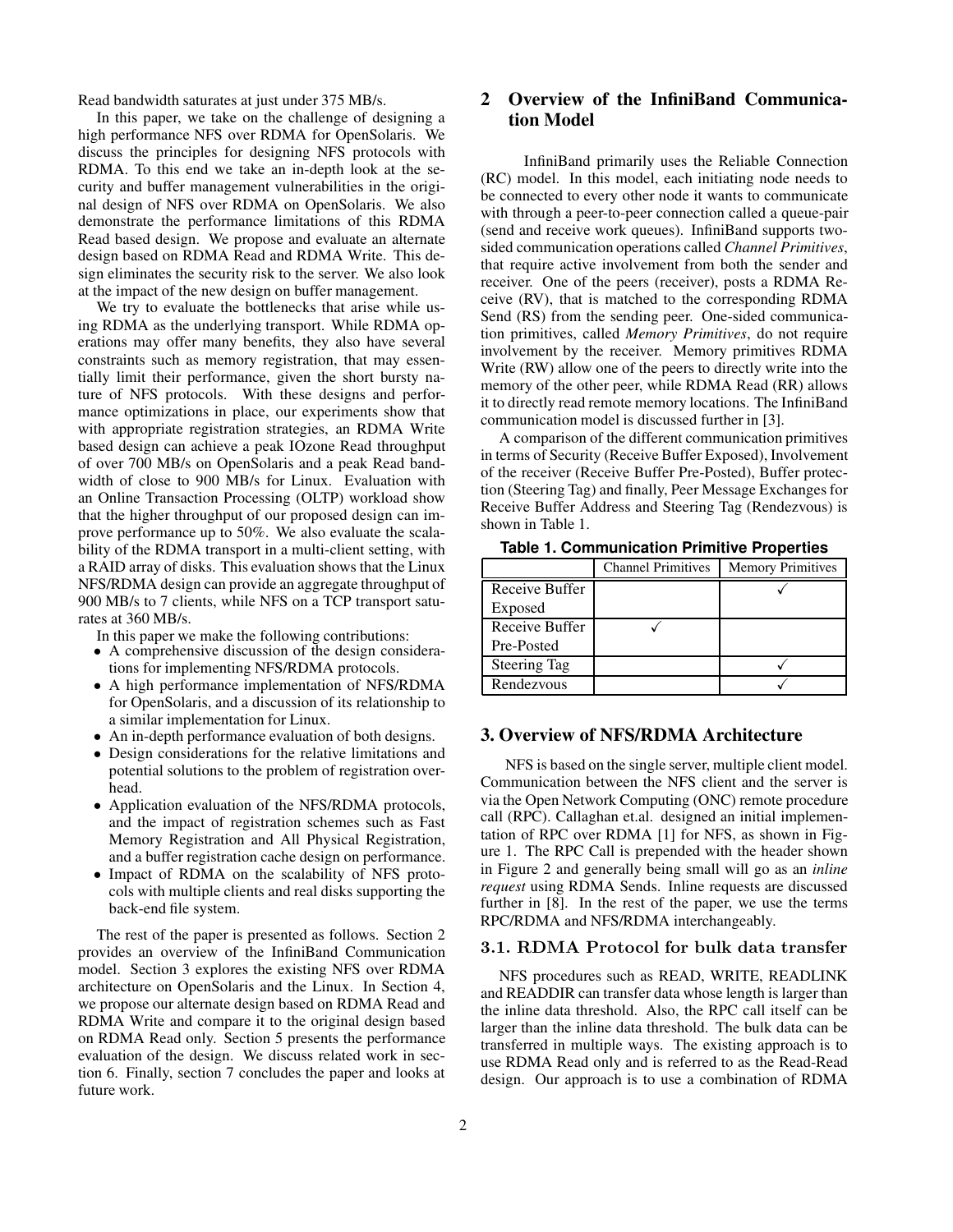

#### **Figure 1. Architecture of the NFS/RDMA stack in OpenSolaris**

Read and RDMA Write operations and is called the Read-Write design. We describe both these approaches in detail. Before we do that, we define some essential terminologies.



#### **Figure 2. RPC/RDMA header**

**Chunk Lists:** These lists provide encoding for bulk data whose length is larger than the inline data threshold or *inline threshold* and should be moved via RDMA. A chunk list consists of a single counted array of segments of one or more lists. Each of these lists is in turn a counted array of zero or more segments. Each segment encodes a steering tag for a registered buffer, its length and its offset in the main buffer. Chunks can be of different types; *Read chunks*, *Write chunks* and *Reply chunks*. *Read chunks* used in the Read-Read and Read-Write design encode data that may be RDMA Read from the remote peer. *Write chunks* used in the Read-Write design are used to RDMA Write data to the remote peer. *Reply chunks* used in the Read-Write design are used for procedures such as READDIR and READLINK, and are used to RDMA Write the entire NFS response.

The *RPC Long Call* is typically used when the RPC request itself is larger than the inline threshold. The *RPC Long Reply* is used in situations where the RPC Reply is larger than the inline size. Other bulk data transfer operations include *READ* and *WRITE*. All these procedures are discussed in the next section.



## **Figure 3. RPC/RDMA Designs 4. Proposed Read-Write Design and Comparison to the Read-Read Design**

In this section, we discuss our proposed Read-Write design, which is based on a combination of RDMA Read and RDMA Write. We also compare it with the original Read-Read based design, which is based on RDMA Read. We discuss the limitations of the Read-Read based design. Following that, we also discuss the advantages of the Read-Write design. We look at registration strategies and designs in section 4.3. The Read-Read based design is show in Figure 3(a). The Read-Write design is shown in Figure 3(b).

**RPC Long Call:** The RPC Long Call is typically used when the RPC request itself is larger than the inline threshold. In this case, the client encodes a chunk list along with a RDMA NOMSG flag in the header shown in Figure 2. It is always combined with other NFS operations. The RPC Long Call is identical in both the Read-Read and Read-Write based designs. If the RPC Call message is larger than the inline size, the RPC Call from the client includes a Read Chunk List. The message type in the header in Figure 2 is set to RDMA NOMSG. When the server sees an RDMA NOMSG message type, it decodes the read chunks encoded in the RPC/RDMA header and issues RDMA Reads to fetch these chunks from the client. The data from these chunks constitutes the remainder of the header (the fields *Read, Write or Reply Chunk List* onwards in Figure 2, which are overwritten by the incoming data). The remainder of the header usually constitutes other NFS procedures and is then decoded.

**NFS Procedure WRITE:** The NFS Procedure WRITE is similar in both the Read-Read and Read-Write based designs. For an NFS procedure WRITE, the client encodes a Read chunk list. On the server side, these read chunks are decoded, the RDMA Reads corresponding to each segment are issued and the server thread blocks till the RDMA Reads complete. The operation is then handled by the NFS layer. Once the operation completes, control is returned to the RPC layer, that sends an RPC Reply via the inline protocol. In the simplest case, an NFS Procedure WRITE would generate an RPC Call (RS) from the client to the server, followed by the WRITE (RR) issued by the server to fetch the data from the client, and finally, the RPC Reply (RS) from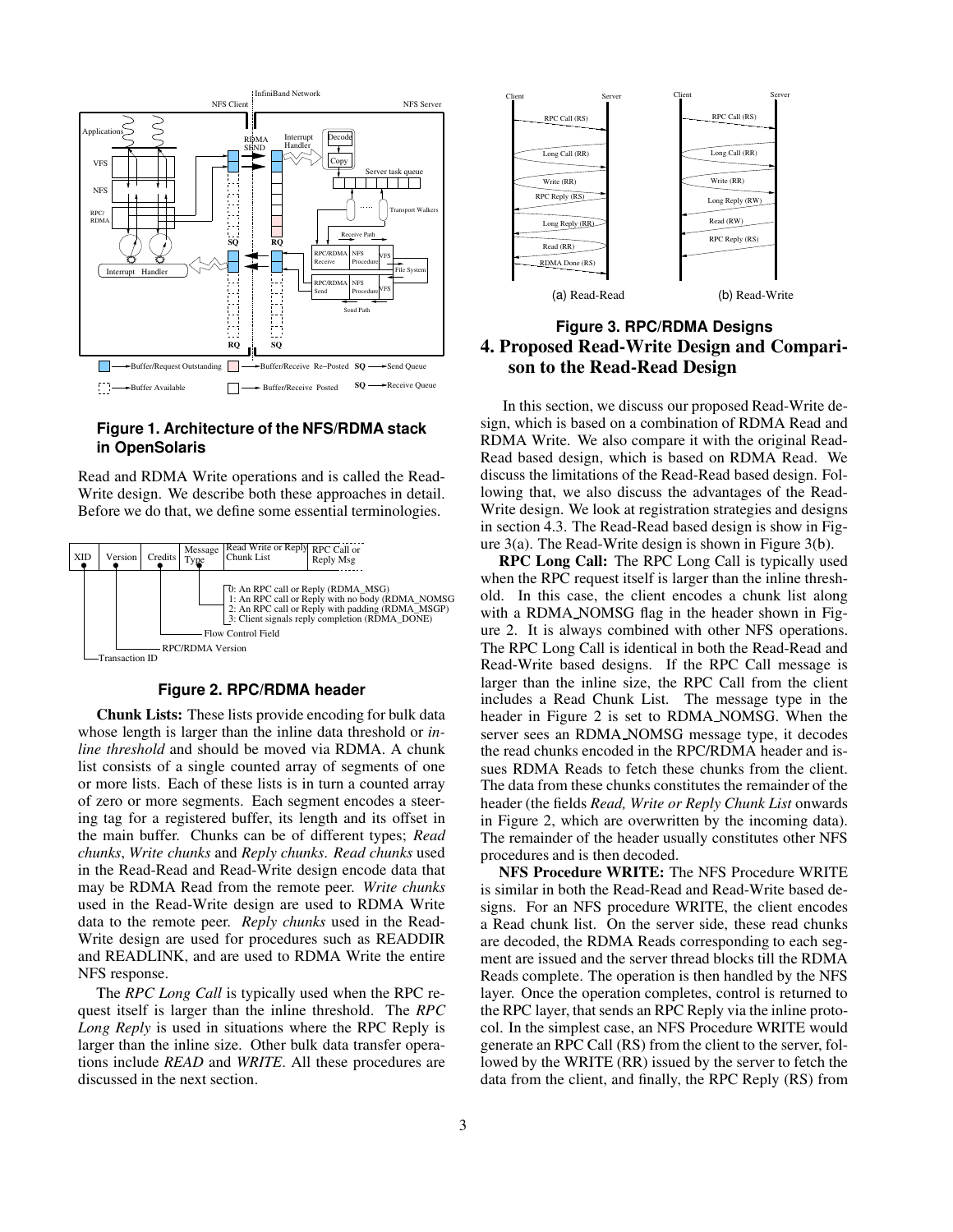the server to the client.

**NFS Procedure READ:** In the Read-Read design the NFS server needs to encode a *Read chunk list* in the RPC Reply for an NFS READ Procedure. The RPC Reply is then returned to the client via the inline protocol described earlier. The client decodes the Read chunk lists and issues the RDMA Reads. Once the RDMA Reads complete, the client issues an RDMA DONE to the server, that allows it to free its pre-registered buffers. So, the simplest possible sequence of operations for an NFS Procedure READ is; RPC Call (RS) from the client to the server, followed by an RPC Reply (RS) from the server to the client, then a READ (RR) issued by the client to fetch the data from the server, and finally, an RDMA DONE (RS) from the client to the server.

In the Read-Write design, for a NFS READ procedure, the client needs to encode a Write chunk list in the RPC Call. The server decodes and stores the Write chunk list. When the NFS procedure READ returns, the data is RDMA written back to the client. The server then sends the RPC Reply back to the client with an encoded Write Chunk List. The client uses this Write chunk list to determine how much data was returned in the READ call. So, the simplest possible protocol operations would be; RPC Call from the client to the server, then a Read (RW) from the server to the client, and finally, an RPC Reply (RS) from the server to the client.

**NFS Procedure READDIR and READLINK (RPC Long Reply):** The RPC Long Reply is typically used when the RPC Reply is larger than the inline threshold. The RPC Long Reply is used in both the Read-Read and Read-Write designs but the mechanisms are different. It may either be used independently, or combined with other NFS operations.

The design of the NFS procedure READ-DIR/READLINK in the Read-Read design is similar to the NFS Procedure READ in the Read-Read design. The server encodes a *Read chunk list* in the RPC Reply, that the client decodes. The client then issues RDMA Read to fetch the data from the server. Once the RDMA Reads complete, the client issues an RDMA DONE to the server which allows the server to free its pre-registered buffers.

NFS Procedure READDIR and READLINK in the Read-Write design follows the design of the NFS READ procedure in the Read-Write design. The client needs to encode a Long Reply chunk list in the RPC Call. The server decodes and stores the Long Reply chunk list. When the NFS procedure returns, the server uses the long reply chunk to RDMA Write the data back to the client. The server then sends the RPC Reply back to the client with an encoded Long Reply Chunk List. The client uses this chunk list to determine how much data was returned in the READ-DIR/READLINK call. In the simplest case, an RPC Long Reply would entail the following sequence; RPC Call from the client to the server, then a Long Reply (RW) from the server to the client, and finally, an RPC Reply (RS) from the server to the client.

**Zero Copy Path for Direct I/O for the NFS READ procedure:** In addition to the basic design, we also introduce a zero copy mechanism for user space addresses on the NFS READ procedure path. This eliminates copies on the client side and translates into reduced CPU utilization on the client.

#### 4.1. Limitations in the Read-Read Design

The Read-Read design has a number of limitations in terms of Security and Performance, and we discuss these issues in detail.

#### **Security:**

*Server buffers exposed:* An important design consideration for an RDMA enabled RPC transport is that it must not be less secure than other transports such as TCP. In the Read-Read design, the server side buffers are exposed for RDMA operations from the client. Since the steering tags are 32-bits in length, a misbehaving or malicious client might attempt to guess them and thereby possibly read a buffer for which it did not have access to.

*Malicious or Malfunctioning clients:* The client needs to send an *RDMA DONE* message to the server to indicate that the buffers used for a Read or Reply chunk may be freed up. A malicious of malfunctioning client may never send the *RDMA Done* message, essentially tying up the server resources.

#### **Performance:**

*Synchronous RDMA Read Limitations:* The RDMA Read issued from the NFS/RDMA server are synchronous operation. Once posted, the server typically has to wait for the RDMA Read operation to complete. This is because the InfiniBand specification does not guarantee ordering between a RDMA Read and a RDMA Send on the same connection. This may add considerable latency to the server thread.

*Outstanding RDMA Reads:* The number of RDMA Read that can be typically serviced on a connection is governed by two parameters, the Inbound RDMA Read Queue Depth (IRD) and the OutboundRDMA Read Queue Depth (ORD). The IRD governs the number of RDMA Read that can be active at the remote peer; the ORD governs the number of RDMA Read that might be actively issued concurrently from the local peer. In the current Mellanox implementation of InfiniBand, the maximum allowed value for IRD and ORD is typically 8. So, parallelism is reduced at the server, especially for multi-threaded workloads.

#### 4.2. Potential Advantages of the Read-Write Design

The key design difference between the Read-Read (Figure  $3(a)$ ) and Read-Write (Figure  $3(b)$ ) protocol is that RPC long replies and NFS READ data may be directly issued from the server. To enable these, the client needs to encode either a Write chunk list or a long reply chunk list (Section 3.1). Moving from a Read-Read based design to a Read-Write based design has several advantages. The Mellanox InfiniBand HCA has the ability to issue many RDMA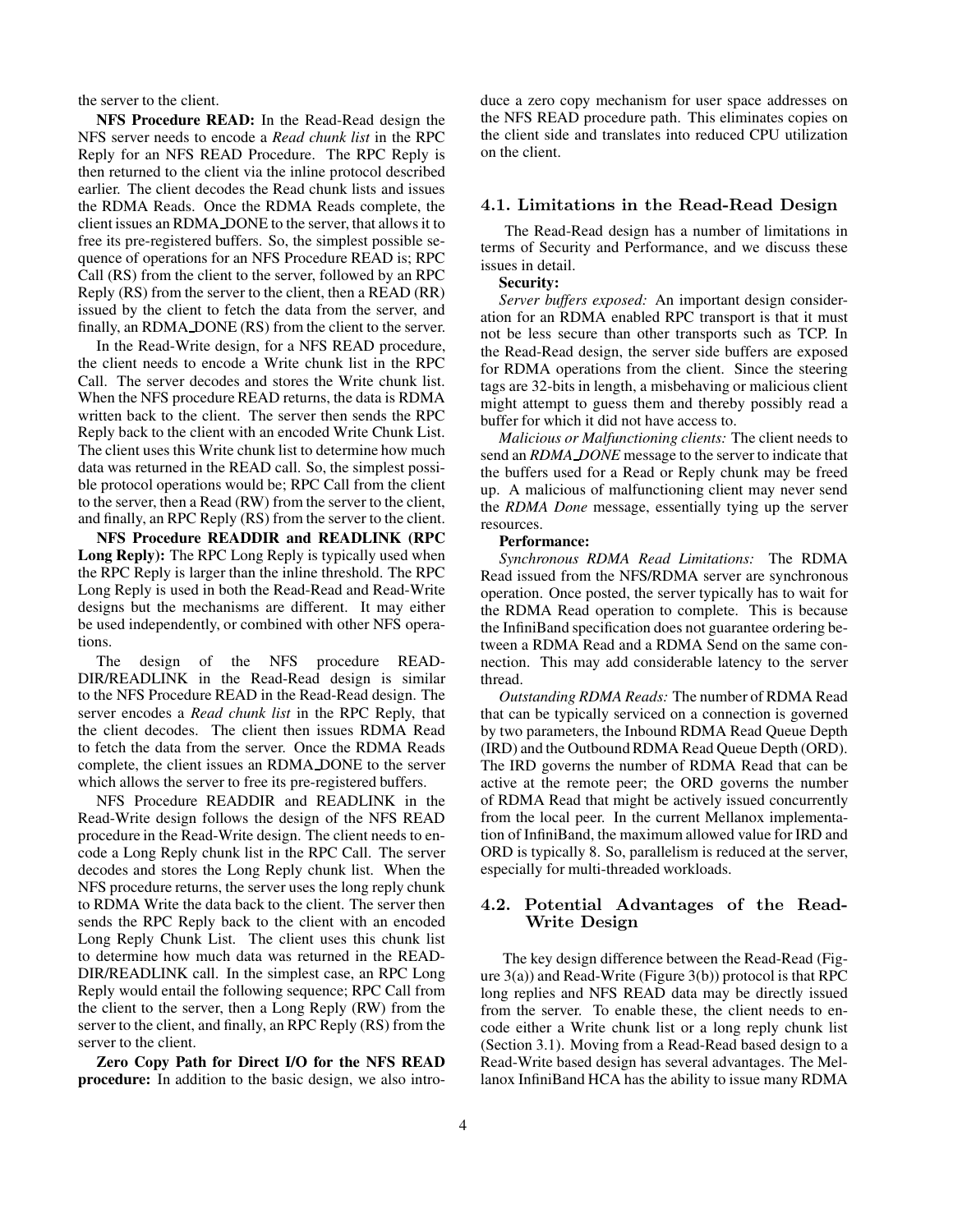Write operations in parallel. This reduces the bottleneck for multi-threaded workloads. Also, since completion ordering between RDMA Write and RDMA Sends is guaranteed in InfiniBand, the server does not have to wait for the RDMA Writes from the long reply or the NFS READ operation to complete. The completion generated by the RDMA Send for the RPC Reply will guarantee that the earlier RDMA Writes have completed. This optimization also helps reduce the number of interrupts generated on the server. The RDMA DONE message and its resulting interrupt is also eliminated. The generation of the send completion interrupt on the server is sufficient to guarantee that the RDMA operations from the buffers have completed and they may be deregistered. A similar guarantee also exists at the client, when an RPC Call message is received. The elimination of an additional message helps improve performance. Since the server buffers are no longer exposed and the client cannot initiate any RDMA operations to the server, the security of the server is now enhanced. One potential disadvantage of the Read-Write design is that the client buffers are now exposed and may be corrupted by the server. Since the server is usually a trusted entity in an NFS deployment, this issue is less of a concern. The final advantage of the Read-Write design is that the server no longer has to depend on the RDMA DONE message from the client to deregister and release it buffers.

#### 4.3. Proposed Registration Strategies For the Read-Write Protocol

InfiniBand requires memory areas to be registered for communication operations. Registration is a multi-stage operation. Registration involves assigning physical pages to the virtual area. Once physical pages have been assigned to the virtual area, the virtual to physical address translation needs to be determined. In addition, the physical pages need to be prepared for DMA operations initiated by the HCA. This involves making the pages unswappable by the operating system, by pinning them. The virtual memory system may perform both these operations. In addition, the HCA needs to be made aware of the translation of the virtual to physical addresses. The HCA also needs to assign a *steering tag* that may be sent to remote peers for accessing the memory region in RDMA operations. The virtual to physical translation and the steering tag are stored in the HCA's Translation Protection Table (TPT). This involves one transaction across the I/O bus. However, the response time of the HCA may be quite high, depending on the load on the HCA, the organization of the TPT, allocation strategies, overhead in the TPT, and so on. Because of the combination of these factors, registration is an expensive operation and may constitute a considerable overhead, especially when it is in the critical path. Deregistering a buffer requires the actions from registration to be done in reverse. The virtual and physical translations and steering tags need to be flushed from the TPT (this involves a transaction across the I/O bus). Once the TPT entries are invalidated, each of them is released. The pages may then be unpinned. If the physical pages were assigned to the virtual memory region at the time of registration, this mapping is torn down and the physical pages are released back into the memory pool. Registration cost is evaluated quantitatively in [8].

The registration/deregistration points in the Read-Write design are shown in Figure 4. For example, an NFS procedure READ requires a buffer registration at points 2 and 5, and a deregistration at points 8 and 10.



1 tion at the client and see that the registration overhead comes about mainly because the transport has to register the buffer and deregister the buffer on every operaserver. The registration occurs once at the client, and then at the server in the RPC call path. Following that, deregistration happens once at the server, and then once at the client. To reduce the cost of memory registration, different optimiza-

tions and registration modes have been introduced. These include *Fast Memory Registration* and *Physical Registration*. In addition, we propose a buffer registration cache. We discuss these next.

**Fast Memory Registration (FMR):** Fast Memory Registration allows for the allocation of the TPT entries and steering tags at initialization, instead of at registration time. The other operations of memory pinning, virtual to physical memory address translations and updating the HCA's TPT entries remain the same. The allocated entries in the TPT cache are then mapped to a virtual memory area. This technique is therefore not dependent on the response time of the HCA to allocate and update the TPT entries and consequently, may be considerably faster than a regular registration call. The limitations of FMR include the fact that it is restricted to privileged consumers (kernel), and the fact that the maximum registration area is fixed at initialization.

The Mellanox implementation of FMR introduces additional optimizations to the InfiniBand specification, which are discussed in the technical report [8]. We have incorporated FMR calls (Mellanox FMR) in the regular registration path in RPC/RDMA. To allow FMR to work transparently, we use a fall-back path to regular registration calls in case the memory region to be registered is too large.

**Design of the Buffer Registration Cache:** An alternate registration strategy is to create a buffer registration cache. A registration cache [10] has been shown to considerably improve communication performance. Most registration caches have been implemented at the user level and cache virtual addresses. Caching virtual addresses has been shown to cause incorrect behavior in some cases [7]. Also,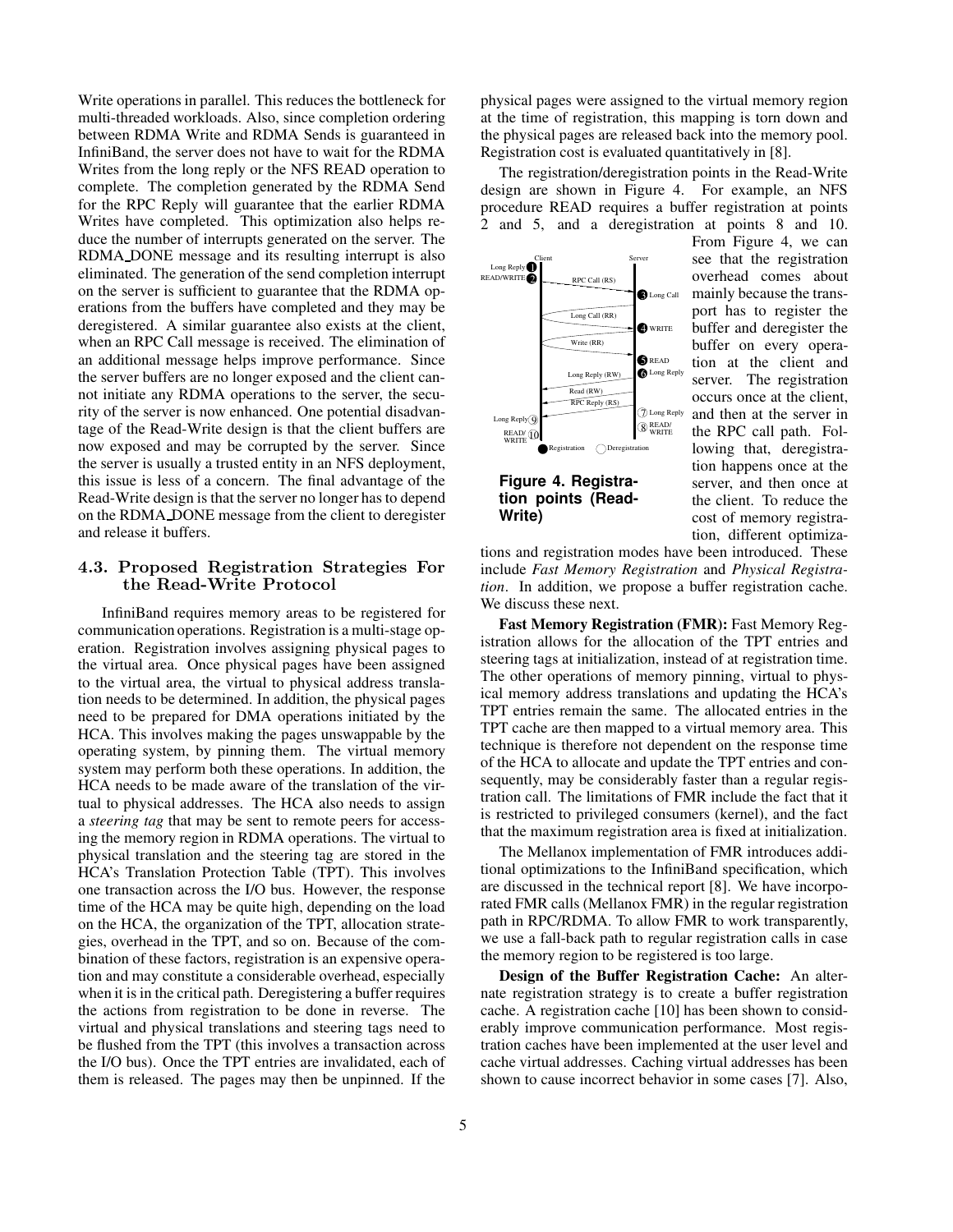unless static limits are placed on the number of entries in the registration cache, the cache tends to expand endlessly, particularly in the face of applications with poor buffer reuse patterns. Finally, static limits may perform poorly depending on the dynamics of the application.

To alleviate some of these deficiencies, we have designed an alternate buffer registration cache on the server. As shown in Figure 1, the NFS server state machine is split into two parts. The first part is on the RPC Call receive path where the NFS call is received and is issued to the file system. The second component is on return of control from the file system. Buffer allocation is done when the request is received on the server side and registration is executed when control returns from the file system. To model this behavior, we override the buffer allocation and registration calls and feed them to the registration cache module. This module allocates buffers of the appropriate size from a slab cache, for the request and then registers them when the registration request is made. If the buffer from the cache is already registered, no registration cost is encountered. The advantages of this setup are that the cache is no longer based on virtual address, and it is also linked to the systems slab cache, that may reclaim memory as needed. Since the server never sends a virtual address or steering tag to the client for any buffers in the registration cache, this is as secure as regular registration. The server registration cache scheme described above can also be applied to the client side, as discussed in the technical report [8].

**All Physical Memory Registration:** In addition to virtual addresses, communication in InfiniBand may also take place through physical addresses using the *Global Steering Tag* optimization. The *Global Steering Tag* available to privileged consumers (such as kernel processes) allows communication operations to use a special remote steering tag. The communication operation must use physical addresses. The consumer must pin the memory before communication starts and obtain a virtual to physical mapping, but does not need to register the mapping with the HCA. All Physical Registration should be used in environments where there is confidence in the integrity of the server. This is discussed further in the technical report [8].

## **5. Experimental Evaluation**

In this section, we evaluate our proposed RDMA design with NFSv3. We first compare the Read-Write design with the existing Read-Read design on OpenSolaris in Section 5.1 (Linux did not have a Read-Read design). Following that, Section 5.2 discusses the impact of different registration strategies on NFS/RDMA performance, both at the microbenchmark and at the application-level. Finally, in Section 5.3 we discuss how RDMA affects the scalability of NFS protocols in an environment where the server stores the data on a back-end RAID array and services multiple clients.

### 5.1. Comparison of the Read-Read and Read-Write Design

Figures 5 and 6 show the IOzone [8] Read and Write bandwidth respectively with direct I/O on OpenSolaris. Performance of the Read-Read design are shown as RR. Performance of Read-Write design are shown as RW. The results were taken on dual Opteron x2100's with 2GB memory and Single Data Rate (SDR) x8 PCI-Express Infini-Band Adapters. These systems were running OpenSolaris build version 33. The back-end file system used was tmpfs which is a memory based file system. The IOzone file size used was 128 MegaBytes to accommodate reasonable multi-threaded workloads (IOzone creates a separate file for each thread). The IOzone record size was varied from 128KB to 1MB.



#### **Figure 5. IOzone Read Bandwidth on Solaris Figure 6. IOzone Write Bandwidth on Solaris**

The Read-Write design performs better than the Read-Read design for all record sizes, for the READ procedure. The improvement in performance is approximately 47% with one thread at a record size of 128 KB, but decreases to about 5% at 8 threads. This improvement is primarily due to the elimination of the RDMA DONE message as well as the improved parallelism of issued RDMA Writes from the server. The READ bandwidth for the Read-Read design saturates at 375 MB/s; the Read-Write design saturates at 400 MB/s. The client CPU utilization (we show only a single line for both record sizes) for the Read-Write design (NFS READ procedure) remains flat starting at only 2% at 1 thread increasing to about 5% at 8 threads. On the other hand, the CPU utilization for the Read-Read design increases from about 4% at 1 thread to about 24% at 8 threads. This is primarily because of elimination of data copies on the client direct I/O path in the Read-Write design. These results are discussed in detail in [8].

#### 5.2. Impact of Registration Strategies

From section 4.3, we see that registration can constitute a substantial overhead in the RPC/RDMA transport. We evaluate the impact of Fast Memory Registration (FMR) and buffer registration cache at the micro-benchmark and application-level. We also look at the performance benefits from the All Physical Registration mode in Linux.

**Fast Memory Registration (FMR):** We now look at the impact of FMR discussed in section 4.3 on RPC/RDMA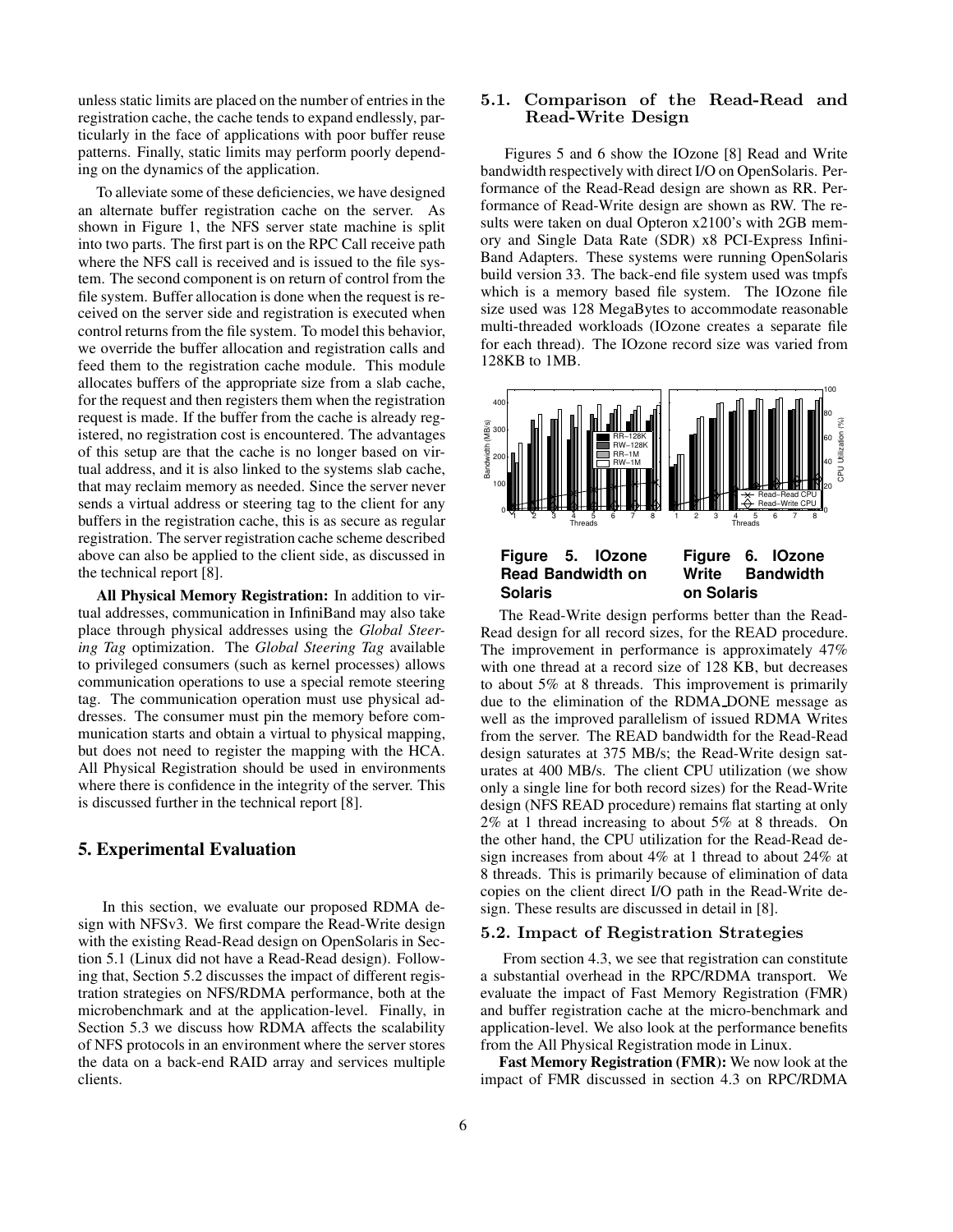performance. The maximum size of the registered area was set to be 1MB. In addition, the FMR pool size was set to 512, which is sufficient for up to 512 parallel requests of 1MB. We evaluate the IOzone read and write bandwidth. Since the bandwidth from the different record sizes are similar, we present results with only a 128KB record size and a 128 MB file size. The results are shown in Figure 7(a) and Figure 7(b). FMR can help improve Read bandwidth from about 350 MB/s to approximately 400 MB/s, though this comes at the cost of increased client CPU utilization. Improvement in write bandwidth is modest, mainly because the time saving from the reduction in registration cost is dwarfed by the serialization of RDMA Reads (section 4.1).



**Figure 7. IOzone Bandwidth with different registration strategies on OpenSolaris**

**Buffer Registration Cache:** The performance impact of the server registration cache on the IOzone Read and Write bandwidth is shown in Figure 7(a) and Figure 7(b) respectively. The registration cache dramatically improves performance for both the Read and Write bandwidth which goes up to 730 MB/s and 515 MB/s, respectively. The client CPU utilization is also increased, though this is to be expected with an increasing operation rate from the client. Again, the limited number of outstanding RDMA Reads bounds the improvement in Write throughput.



**Figure 8. FileBench OLTP Performance**

**Impact of registration schemes on application performance:** To evaluate the impact of memory registration schemes on application performance, we have conducted experiments using the online transaction processing (oltp) workload from FileBench [8]. We tune the workload to use the mean I/O size equal to 128KB. The results are shown in Figure 8. The bars represent the throughput (operations/sec) and the lines represent the client CPU utilization (cpu/operation). From Figure 8 we can see that the registration cache scheme improves throughput by up to 50% compared with the dynamic registration scheme. This indicates that the improvement in raw read/write bandwidth has been translated into application performance. The CPU utilization is slightly higher as expected. The FMR scheme performs comparably with the dynamic registration scheme in this benchmark.

**All Physical Memory Registration:** From Figure 9(a) we can see that the *all physical memory registration* mode yields the best Read throughput on Linux. It degrades the Write performance compared with the FMR mode as shown in Figure 9(b) because in all-physical mode the client cannot do local scatter/gather and so has to build more read chunks, therefore, each write request issues multiple RDMA Reads from the server that hits the limit of incoming/outgoing RDMA Reads in InfiniBand.



**Figure 9. IOzone Bandwidth with different registration strategies on Linux**

### 5.3. Multiple Clients and Real Disks

In this section, we discuss the impact of RDMA on an NFS setup with multiple clients. We use the Linux NFS/RDMA design with the *All Physical Memory Registration* mode described in Section 4.3 for multiple client experiments. The server and clients are dual Intel 3.6 Xeon boxes with an InfiniBand DDR HCA. The clients have 4GB of memory. The server was configured with 4GB and 8GB of memory for each of the experiments below. The server has eight HighPoint SCSI disks with RAID-0 stripping, formatted with the XFS file system,with each disk capable of 30 MB/s. Further details are available in [8]. A 1GB file size per process with a 1MB record size is used for all the experiments. We compare the aggregate Read bandwidth of the Linux NFS/RDMA (RDMA) implementation with the regular NFS implementation over TCP on InfiniBand (IPoIB) and Gigabit Ethernet (GigE). Figure 10(a) shows the IOzone read bandwidth with multiple clients and a server with 4GB main memory. RDMA and IPoIB reach a peak aggregate bandwidth at three processes. RDMA peaks at 883 MB/s, while IPoIB reaches 326 MB/s. In comparison, GigE saturates at 107 MB/s with a single process and then the aggregate bandwidth goes down as the number of processes increases. The limited bandwidth of Gigabit Ethernet (peak theoretical bandwidth of 125 MB/s) may become a bottle-